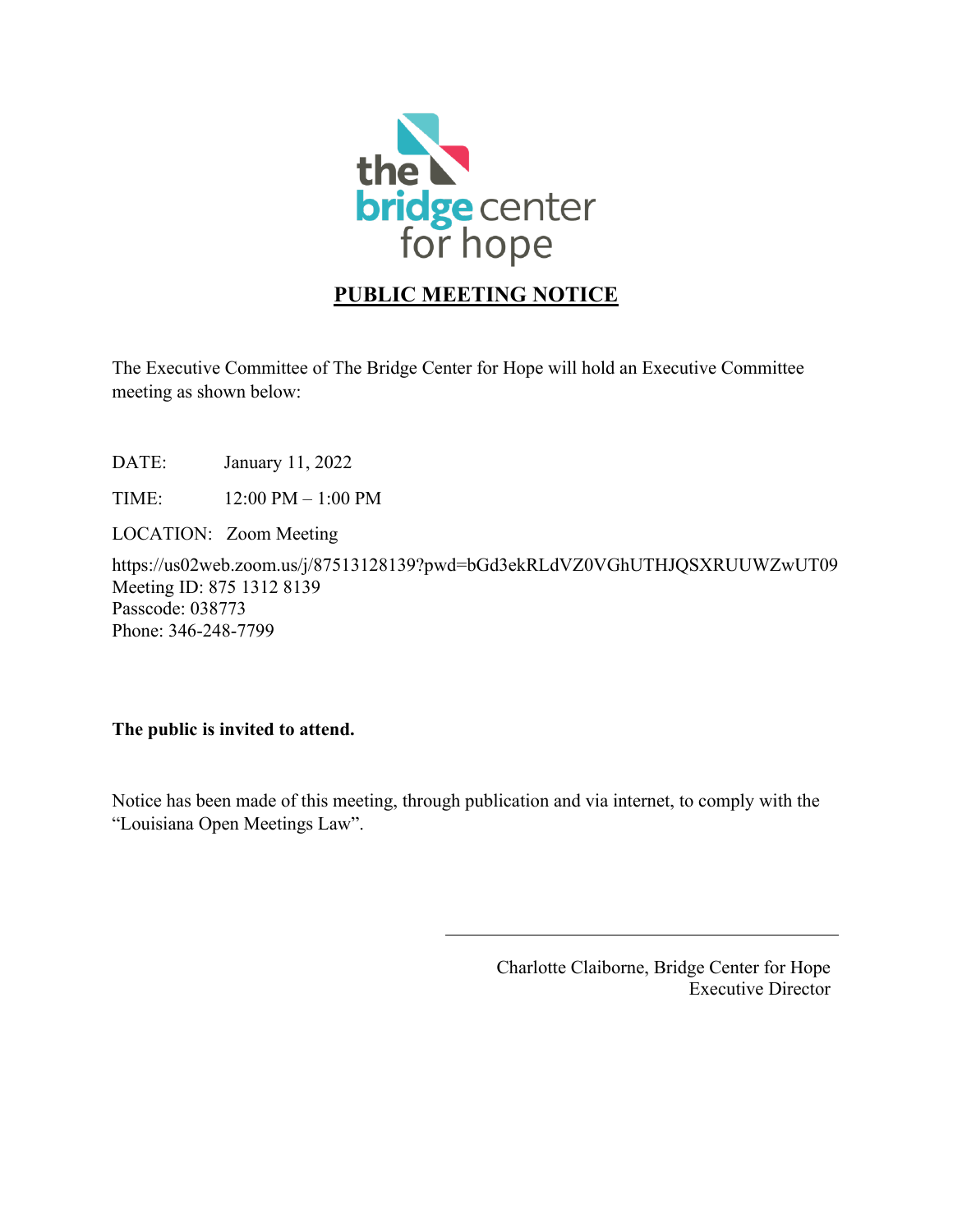

## EXECUTIVE COMMITTEE MEETING

January 11, 2022

12:00 PM – 1:00 PM Zoom Meeting https://us02web.zoom.us/j/87513128139?pwd=bGd3ekRLdVZ0VGhUTHJQSXRUUWZwUT09 Meeting ID: 875 1312 8139 Passcode: 038773 Phone: 346-248-7799

## AGENDA

| I.    | <b>CALL MEETING TO ORDER</b>                                                                                      | Patrick Seiter         |
|-------|-------------------------------------------------------------------------------------------------------------------|------------------------|
| Π.    | PUBLIC COMMENT ON AGENDA ITEMS                                                                                    | Patrick Seiter         |
| III.  | <b>MINUTES</b><br>A. For Action: Approval of Minutes of the Executive<br>Committee meeting held November 10, 2021 | Patrick Seiter         |
| IV.   | <b>FINANCE COMMITTEE</b><br>A. For Information: Budget Review                                                     | <b>Sharon Robinson</b> |
| V.    | <b>COMMUNITY RELATIONS</b><br>A. For Information: Community Relations Update                                      | Charlotte Claiborne    |
| VI.   | ACCOUNTABILITY AND QUALITY COMMITTEE<br>A. For Information: Accountability and Quality Update                     | Charlotte Claiborne    |
| VII.  | <b>SUBCOMMITTE</b><br>A. For Information: Subcommittee Update                                                     | Patrick Seiter         |
| VIII. | UNFINISHED BUSINESS                                                                                               | Patrick Seiter         |
| IX.   | <b>NEW BUSINESS</b>                                                                                               | Patrick Seiter         |
| Χ.    | <b>ADJOURN</b>                                                                                                    | Patrick Seiter         |
|       |                                                                                                                   |                        |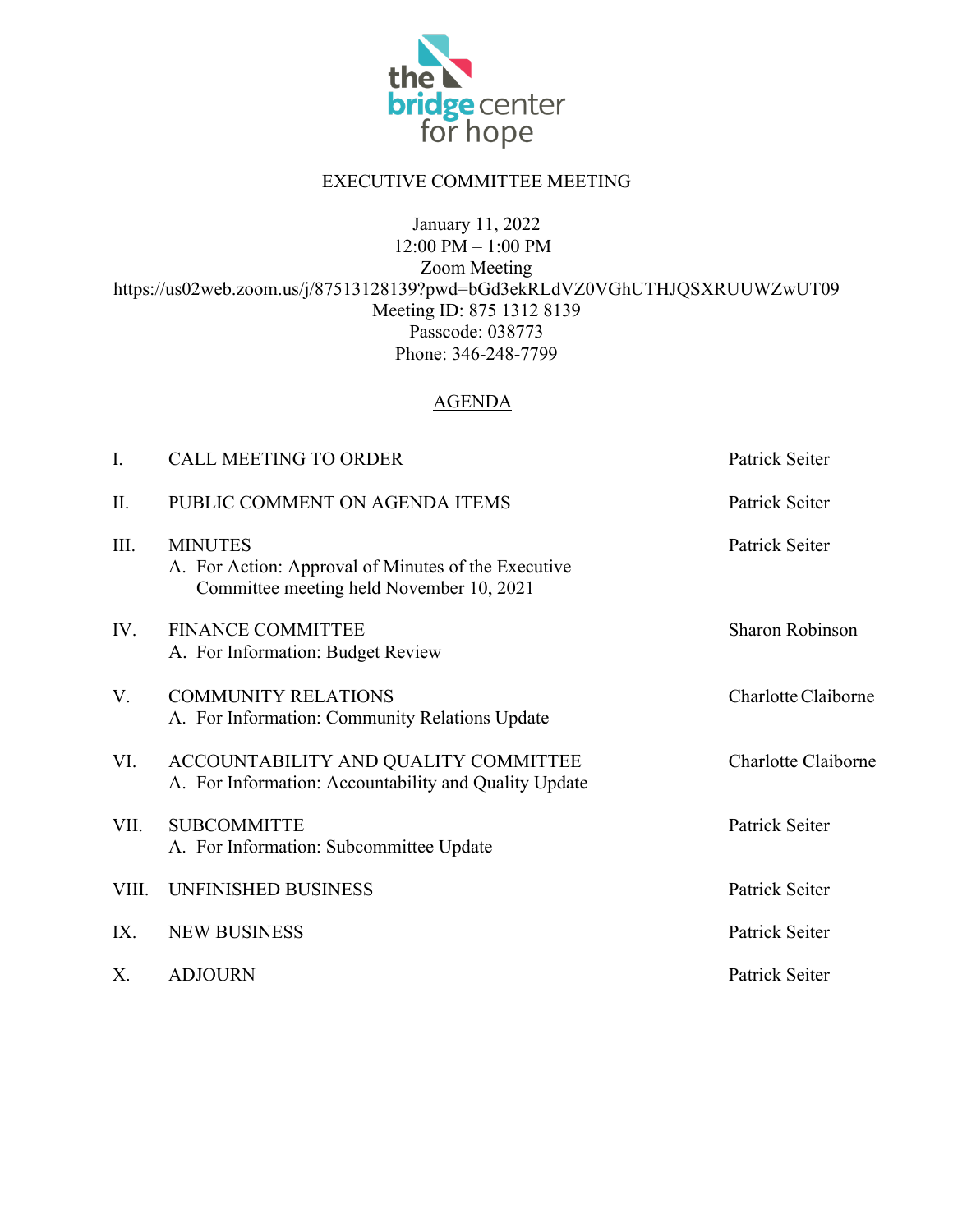# **THE BRIDGE CENTER FOR HOPE, INC'S CERTIFICATION PURSUANT TO GUBERNATORIAL PROCLAMATION JBE 2020-30**

**WHEREAS**, on March 11, 2020, the Governor of the State of Louisiana declared a Public Health Emergency due to the threat posed to public safety by the COVID-19 outbreak;

**WHEREAS**, on March 16, 2020, the Governor issued Proclamation JBE 2020-30, entitled Additional Measures for COVID-19 Public Health Emergency;

**WHEREAS**, the purpose of Proclamation JBE 2020-30 was to provide, in part, for additional measures to help combat the spread of COVID-19;

**WHEREAS**, Section Four of Proclamation JBE 2020-30 authorized attendance at public meetings via teleconference or video conference during the pendency of the emergency;

**WHEREAS**, Section Four of Proclamation JBE 2020-30 further mandated that, before invoking the authority of Section Four, a public entity is required to certify that it would be unable to operate due to quorum requirements;

**WHEREAS**, The Bridge Center for Hope, Inc. needs to conduct essential business;

**WHEREAS**, due to health and safety concerns and in order to comply with COVID-19 restrictions, The Bridge Center for Hope, Inc. is unable to obtain a quorum of the members to attend an in-person meeting; and

**WHEREAS**, The Bridge Center for Hope, Inc., therefore, needs to implement the authorization in Section Four of Proclamation JBE 2020-30;

**NOW THEREFORE**, pursuant to the authority contained in Proclamation JBE 2020-30, the Executive Committee of the Bridge Center for Hope, Inc. hereby certifies on this  $10<sup>th</sup>$  day of January 2022, that it is unable to obtain an in-person quorum for its meeting scheduled for January 11, due to the threat of COVID-19, and that, therefore, one or more of its members may participate in such meeting via teleconference or video conference. Additionally, all efforts will be made to provide for observation and input by members of the public. The meeting may be accessed at

https://us02web.zoom.us/j/87513128139?pwd=bGd3ekRLdVZ0VGhUTHJQSXRUUWZwUT09 Meeting ID: 875 1312 8139; Passcode: 038773; Phone: 346-248-7799

Sutu

Patrick Seiter, Board Chair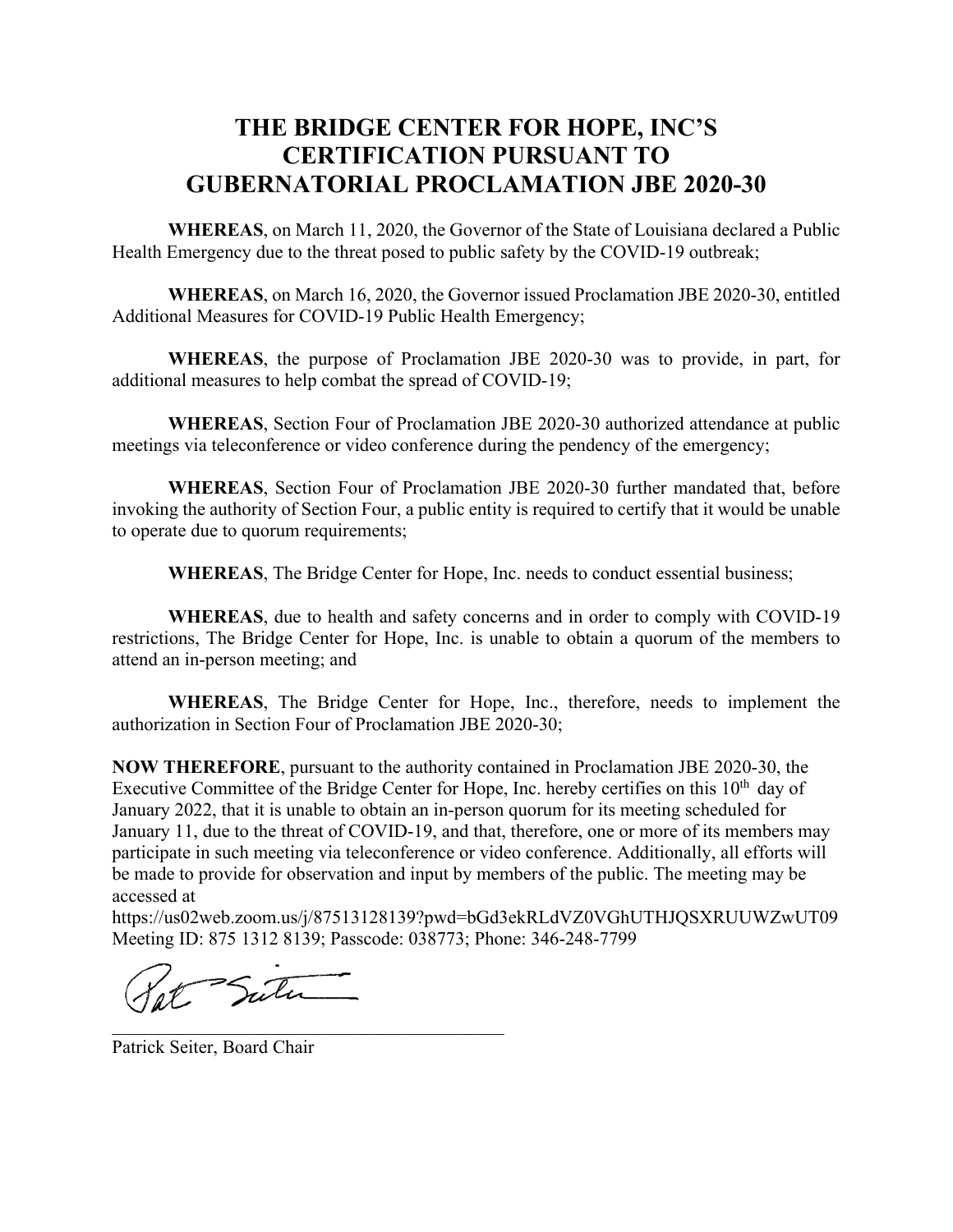

## EXECUTIVE COMMITTEE MEETING

#### November 10, 2021 12:00 PM – 1:30 PM 3455 Florida Blvd (Conference Room) Zoom Meeting https://us02web.zoom.us/j/82208955989?pwd=b1BTaDl3TWVHQ2RVQXpZaFA3UUtUUT09 Meeting ID: 822 0895 5989 Passcode: 166403 Phone: 346-248-7799

## **MINUTES**

#### I. CALL MEETING TO ORDER

The meeting was called to order at 12:15 PM. Executive Committee members in attendance were Chief Murphy Paul, Lauren Crump, Sharon Robinson. A quorum was determined.

Also in attendance was Charlotte Claiborne from the Bridge Center for Hope, Lysha Best, Joy Brunson-Nsubuga, and Paul Galdys from RI International. In addition, Kathy Kliebert from the Bridge Center for Hope Board of Directors attended virtually.

#### II. PUBLIC COMMENT ON AGENDA ITEMS

Chief Paul asked if any members of the public would like to comment on the agenda. After hearing no request for comments, Chief Paul proceeded with the agenda as written.

#### III. MINUTES

A. For Action: Approval of Minutes of the Executive Committee meeting held November 10, 2021

Chief Paul reviewed the Executive Committee meeting minutes held on November 10, 2021. On a motion by Sharon Robinson and a second by Lauren Crump, the Executive Committee unanimously approved the Executive Committee meeting minutes held on November 10, 2021.

#### IV. FINANCE COMMITTEE

A. For Information: Budget Review

Chief Paul deferred to Ms. Robinson to provide the update for the Finance Committee. Ms. Robinson provided an overview of the current budget.